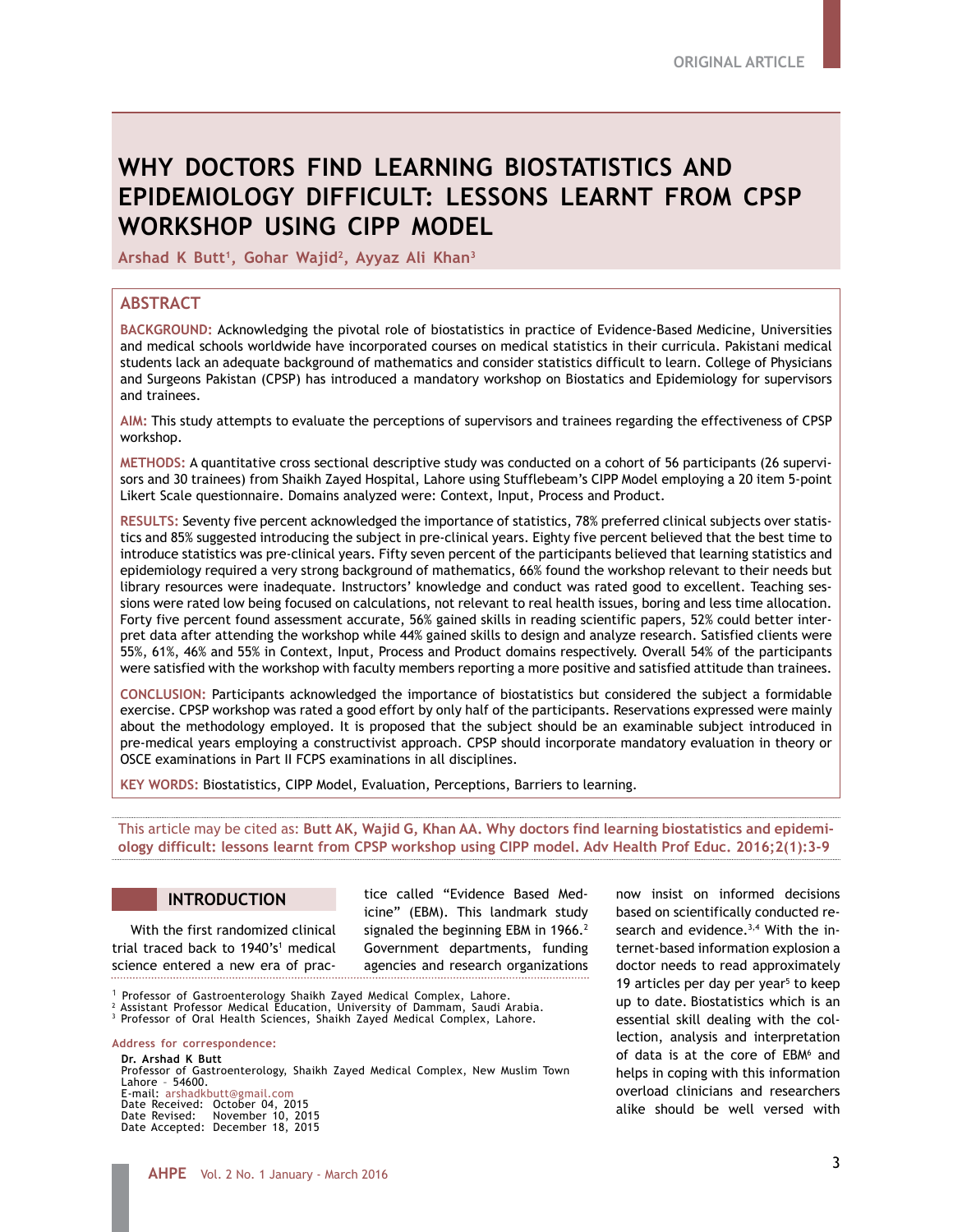techniques aimed at interpreting and evaluating this information.7

Medical schools worldwide have introduced courses on biostatistics in their curricula.6 Unfortunately majority considers this as an additional burden. This observation is universal and not limited to Pakistan alone.<sup>8-11</sup> Despite inclusion of formal teaching in biostatistics, medical professionals lack the necessary skills to analyze data and draw valid conclusions.12,13 Pakistani medical students lack a strong mathematical background in pre-medical years and perceive statistics a difficult subject to learn.<sup>14</sup> A very brief introduction to the subject appears in Community Medicine MBBS curriculum. Students memorize statistical definitions without an awareness of the importance of biostatistics. Recognizing this lacuna in undergraduate training, College of Physicians and Surgeons Pakistan (CPSP) has introduced a mandatory workshop for postgraduate trainees aimed at sensitizing the participants to the vital role statistics plays in their research and patient management.

This study analyzed the effectiveness of CPSP workshop focusing on the following two issues:

- a. What are the perceived barriers to learning biostatistics?
- b. What are the best strategies in learning the subject?<sup>15,16</sup>

The CIPP Model developed by Stufflbeam.17-19 comprising of four components (context, input, process and product evaluation) was used for summative evaluation of the CPSP workshop. The objectives were to evaluate the perceptions of FCPS Supervisors and Trainees about effectiveness of CPSP Biostatistics Workshop as a learning tool, and to compare the perceptions of faculty and trainees.

### **METHODS**

This was a Cross-sectional Quantitative Comparative study conducted at Shaikh Zayed Postgraduate Medical Institute (SZPGMI), Lahore. All participants were required to have

completed the mandatory CPSP Biostatistics Workshop within last one year. Sample size for the study was calculated using nomogram developed by Gore and Altman<sup>20</sup> using data from study by Butt and Khan.<sup>21</sup> The calculated sample size using simple random sampling from eligible and consenting FCPS Trainees and Faculty was 30 in each group. Twenty six faculty members and thirty trainees returned the data collection forms after informed consent. Data were collected using a 20 item Likert scale questionnaire which was developed jointly by a subject specialist in statistics, a medical education expert and 6 trainees excluded from the final study. This instrument was derived from four different studies already reported in the literature<sup>22-25</sup> and hence it was already validated. The 20 item Likert scale questionnaire recorded responses on a scale of 1 to 5 (1 = Strongly disagree,  $2 =$ Disagree,  $3 =$  Undecided,  $4 =$  Agree and  $5 =$  Strongly agree).

Data was analyzed using IBM SPSS Statistics version 20. Response to each of the 20 Likert scale questions were presented as frequency. A higher score was associated with a more positive attitude. Questions 4, 14 and 15 were reverse coded since a lower score indicated a more positive attitude. A composite score for each domain was obtained by adding the scores of all the questions in that particular domain.

Scores were presented as Mean ± Standard Deviation. For analysis of positive and negative attitudes, strategy suggested by Zamalia<sup>26</sup> was adopted where a score of 2.5 or less was considered a negative attitude and a score of 3.5 or above was considered a positive attitude. For comparison of perceptions of faculty and trainees an independent sample t-test was used. Chi square was used to compare proportions. For all comparisons a p value  $\leq$  0.05 was considered significant. The study was approved by Institutional Review Board of Shaikh Zayed Medical Complex, Lahore.

# **RESULTS**

There were 30 trainees (22 males and 8 females) and 26 faculty members (20 males and 6 females) in this study. Mean age of faculty was 41.45 ± 6.75 years and mean age of trainees was  $29.27 \pm 3.07$  years.

Results of analysis of all four domains appear in Table 1 and table 2 presents comparative analysis of faculty and trainee perceptions. Table 3 presents analysis of satisfaction level of participants. **Context domain**

# Seventy five percent of the respondents agreed that statistics and epidemiology are essential skills for any researcher. Seventy eight percent found clinical subjects more interesting than dealing with statistics. Eighty five percent believed that the best time to introduce statistics and epidemiology was during the pre-clinical years. Fifty seven percent of the participants believed that learning statistics and epidemiology required a very strong background and knowledge of mathematics. Faculty and trainee opinion was similar on these aspects.

Overall satisfaction with context of workshop was 55% with trainees displaying greater satisfaction (Table 2).

### **Input domain**

Workshop content was declared relevant to their needs by 66% versus 12.5% who disagreed  $(p = 0.001)$ . Fifty one percent were able to apply the workshop concepts to their practice. Classroom environment was rated good by 78.6%. Teaching facilities and instructor's attitude were rated good by 74% and 65% respectively. Forty one percent found library resources adequate. Sixty one percent respondents were satisfied with input domain. Opinions of faculty and trainees were comparable on all parameters.

#### **Process domain**

Seventy three percent of the faculty and 80% of the trainees were satisfied with knowledge of the instructors, 73% of the trainees and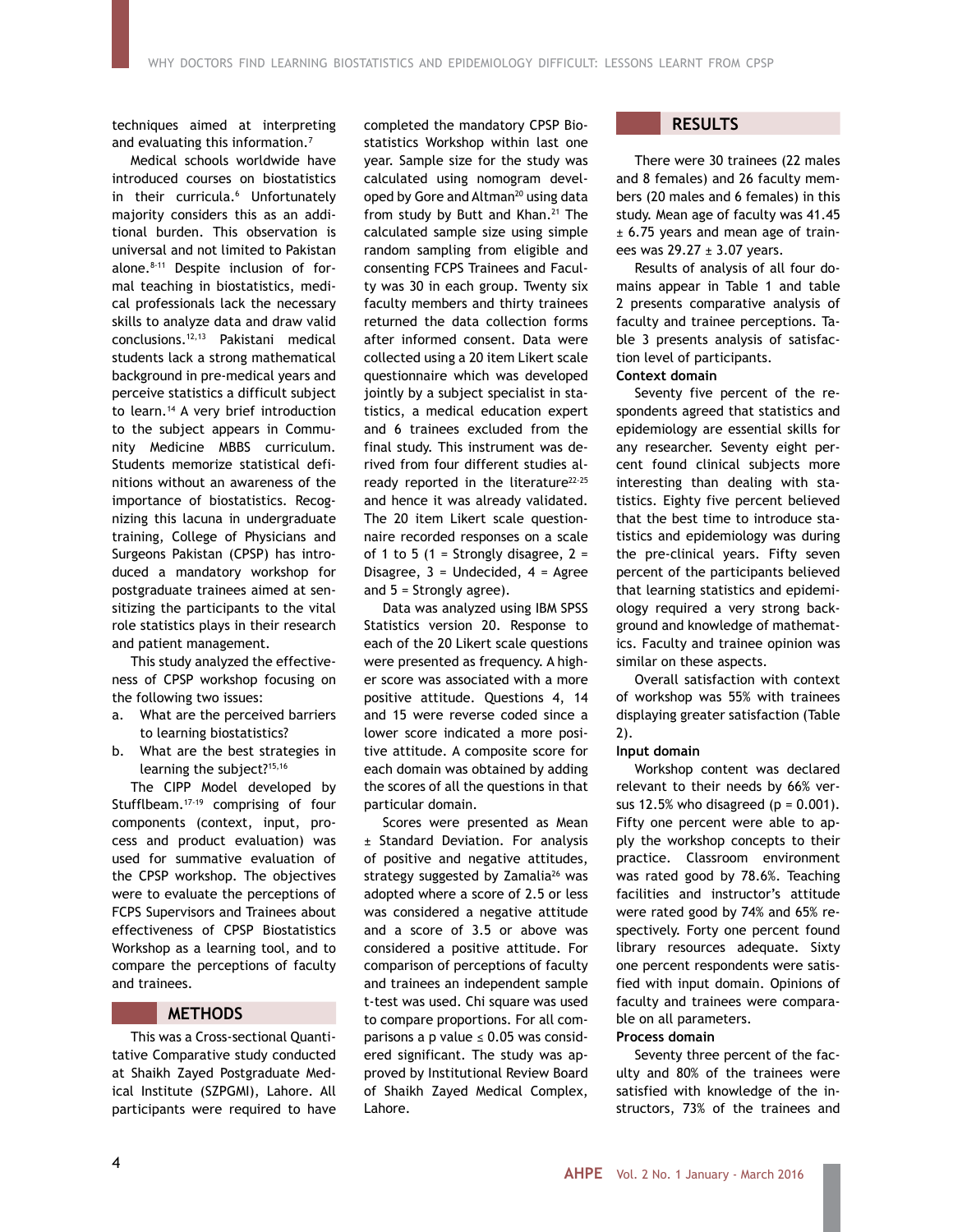65% of the faculty found the instructors interactive, 42.8% of participants found that sessions focused on concepts and not calculations, 51% were able to clearly see the relation between statistics and their practice of medicine at this level, 57% declared lack of adequate practice and only 33% considered workshop time was adequate. Overall satisfaction was 46% with no difference between faculty and trainees.

# **Product domain**

Nineteen percent of faculty and 43% of trainees felt the instructors did not do an accurate post-workshop assessment of learning objectives, a better understanding of Biostatistics was acknowledged by 73% of faculty versus 43% of trainees ( $p =$ 0.023), improved skills in data interpretation and problem solving was reported by 69 % faculty versus 40% trainees ( $p = 0.030$ ) gaining skills in research design were acknowledged by 50%. Overall satisfaction level was 55%.

# **DISCUSSION**

Recognizing the importance of biostatistical knowledge in research and patient management, Universities and medical schools worldwide are focusing on developing statistical literacy. In Pakistan biostatistics tuition as well as evaluation in MBBS is very rudimentary and most students opt not to learn the subject. As Wood very aptly commented "assessment drives learning".<sup>27</sup> What is not assessed will not be learned! Recognizing this lacuna in undergraduate training, CPSP has introduced a mandatory workshop in Biostatistics and Epidemiology for both supervisors and trainees. Workshop planners very carefully evaluated the need for the workshop, identified existing gaps and priorities and developed an appropriate syllabus. This cross sectional study addressed the perceptions of faculty and trainees about the effectiveness of the workshop in improving their knowledge of the subject and also to as-

| <b>TABLE 1: PERCEPTIONS OF PARTICIPANTS</b>                                                                       |                               |                          |                         |                |                                   |  |  |
|-------------------------------------------------------------------------------------------------------------------|-------------------------------|--------------------------|-------------------------|----------------|-----------------------------------|--|--|
|                                                                                                                   | Strongly<br>disagree<br>n (%) | <b>Disagree</b><br>n (%) | <b>Neutral</b><br>n (%) | Agree<br>n (%) | <b>Strongly</b><br>agree<br>n (%) |  |  |
| <b>Context evaluation</b>                                                                                         |                               |                          |                         |                |                                   |  |  |
| Q 1 Statistics and Epide-<br>miology are essential skills<br>required to practice present<br>day medicine         | 2(3.6)                        | 5(8.9)                   | 7(12.5)                 | 27 (48.2)      | 15(26.8)                          |  |  |
| Q 2 I find clinical subjects<br>more important than doing<br>mathematics                                          | 0                             | 5(8.9)                   | 7(12.5)                 | 33 (58.9)      | 11 (19.6)                         |  |  |
| Q 3 Teaching in statistics<br>and epidemiology should be<br>taught in pre-clinical years                          | 4(7.1)                        | 0                        | 4(7.1)                  | 30(53.6)       | 18(32.1)                          |  |  |
| Q 4 Teaching and Learning<br>Statistics and Epidemiology<br>requires a very strong foun-<br>dation of mathematics | 1(1.8)                        | 8(14.3)                  | 15(26.8)                | 27 (48.2)      | 5(8.9)                            |  |  |
| Input evaluation                                                                                                  |                               |                          |                         |                |                                   |  |  |
| Q 5 Content was relevant to<br>my needs                                                                           | 0                             | 7(12.5)                  | 12(21.4)                | 36(64.3)       | 1 (1.8)                           |  |  |
| Q 6 I can apply what I learnt<br>to my practice                                                                   | 2(3.6)                        | 14 (25)                  | 11(19.6)                | 24 (42.9)      | 5 (8.9)                           |  |  |
| Q 7 Class room environment<br>was good                                                                            | 0                             | 5(8.9)                   | 7(12.5)                 | 37(66.1)       | 7(12.5)                           |  |  |
| Q 8 Teaching facilities were<br>adequate                                                                          | 1(1.8)                        | 4(7.1)                   | 10(17.9)                | 34 (60.7)      | 7(12.5)                           |  |  |
| Q 9 Instructors had a helpful<br>attitude                                                                         | 3(5.4)                        | 6(10.7)                  | 11(19.6)                | 28 (50)        | 8(14.3)                           |  |  |
| Q 10 Library resources were<br>adequate                                                                           | 1(1.8)                        | 16(28.6)                 | 16(28.6)                | 19(33.9)       | 4(7.1)                            |  |  |
| <b>Process evaluation</b>                                                                                         |                               |                          |                         |                |                                   |  |  |
| Q 11 Instructors were knowl-<br>edgeable                                                                          | 2(3.6)                        | 5(8.9)                   | 6(10.7)                 | 37(66.1)       | 6(10.7)                           |  |  |
| Q 12 Instructors were inter-<br>active                                                                            | 3(5.4)                        | 4(7.1)                   | 10 (17.9)               | 33 (58.9)      | 6(10.7)                           |  |  |
| Q 13 The course focuses on<br>the concept of interpreta-<br>tion more than calculations.                          | 1(1.8)                        | 9(16.1)                  | 22 (39.3)               | 22 (39.3)      | 2(3.6)                            |  |  |
| Q 14 I realized the relevance<br>of Epidemiology & Statistics<br>to the real health issues.                       | 0                             | 5 (8.9)                  | 21(37.5)                | 27 (48.2)      | 3(5.4)                            |  |  |
| Q 15 There was lack of<br>practicing exercise for these<br>topics                                                 | 3(5.4)                        | 2(3.6)                   | 19(33.9)                | 28(50)         | 4(7.1)                            |  |  |
| Q 16 Time for workshop was<br>adequate                                                                            | 6(10.7)                       | 17 (30.4)                | 14 (25)                 | 17 (30.4)      | 2(3.6)                            |  |  |
| <b>Product evaluation</b>                                                                                         |                               |                          |                         |                |                                   |  |  |
| Q 17 Instructors did an<br>accurate post workshop<br>assessment of learning<br>objectives                         | 6(10.7)                       | 12 (21.4)                | 13(23.2)                | 22 (39.3)      | 3(5.4)                            |  |  |
| Q 18 I have understood the<br>main concepts of Epidemiol-<br>ogy & Statistics                                     | 1(1.8)                        | 10 (17.9)                | 13(23.2)                | 27 (48.2)      | 5(8.9)                            |  |  |
| Q 19 My skills improved in<br>data interpretation and<br>solving problems                                         | 1(1.8)                        | 18 (32.1)                | 7(12.5)                 | 25 (44.6)      | 5(8.9)                            |  |  |
| Q 20 I gained skills to design<br>research                                                                        | 4(7.1)                        | 11 (19.6)                | 14(25)                  | 20(35.7)       | 7(12.5)                           |  |  |
|                                                                                                                   |                               |                          |                         |                |                                   |  |  |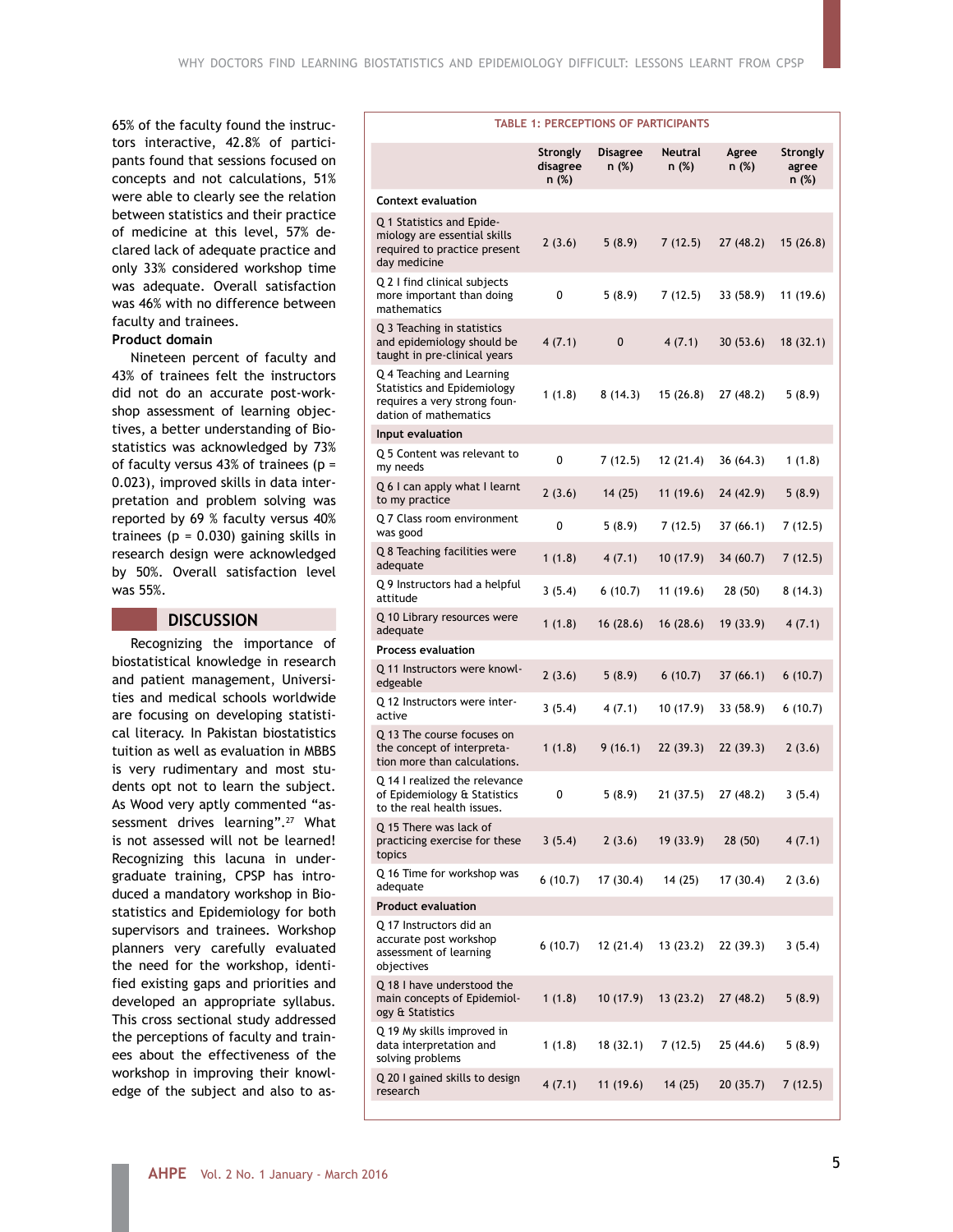#### **TABLE 2: COMPARISON OF MEAN FACULTY AND TRAINEE SCORES**

|                                                                                                                | <b>Faculty</b><br>Score<br>A | Trainee<br>Score<br>В | P value<br>A vs B |
|----------------------------------------------------------------------------------------------------------------|------------------------------|-----------------------|-------------------|
| <b>Context evaluation</b>                                                                                      |                              |                       |                   |
| Q 1 Statistics and Epidemiology are essen-<br>tial skills required to practice present day<br>medicine         | $4.04 \pm 0.99$              | $3.70 \pm 1.05$       | 0.225             |
| Q 2 I find clinical subjects more important<br>than doing mathematics                                          | $3.88 \pm 0.86$              | $3.90 \pm 0.80$       | 0.945             |
| Q 3 Teaching in statistics and epidemiology<br>should be taught in pre-clinical years                          | $4.08 \pm 0.79$              | $4.0 \pm 1.20$        | 0.783             |
| Q 4 Teaching and Learning Statistics and<br>Epidemiology requires a very strong foun-<br>dation of mathematics | $3.58 \pm 0.80$              | $3.40 \pm 1.0$        | 0.475             |
| Composite score context domain                                                                                 | $3.89 \pm 0.22$              | $3.75 \pm 0.26$       | 0.437             |
| Input evaluation                                                                                               |                              |                       |                   |
| Q 5 Content was relevant to my needs                                                                           | $3.54 \pm 0.81$              | $3.57 \pm 0.67$       | 0.888             |
| Q 6 I can apply what I learnt to my<br>practice                                                                | $3.58 \pm 0.94$              | $3.03 \pm 1.09$       | 0.054             |
| Q 7 Class room environment was good                                                                            | $3.77 \pm 0.65$              | $3.87 \pm 0.86$       | 0.639             |
| Q 8 Teaching facilities were adequate                                                                          | $3.88 \pm 0.65$              | $3.63 \pm 0.96$       | 0.266             |
| Q 9 Instructors had a helpful attitude                                                                         | $3.65 \pm 0.93$              | $3.50 \pm 1.13$       | 0.586             |
| Q 10 Library resources were adequate                                                                           | $3.15 \pm 0.92$              | $3.17 \pm 1.05$       | 0.962             |
| Composite score input domain                                                                                   | $3.59 \pm 0.25$              | $3.46 \pm 0.30$       | 0.432             |
| <b>Process</b>                                                                                                 |                              |                       |                   |
| Q 11 Instructors were knowledgeable                                                                            | $3.65 \pm 0.74$              | $3.77 \pm 1.0$        | 0.647             |
| Q 12 Instructors were interactive                                                                              | $3.58 \pm 0.90$              | $3.67 \pm 1.0$        | 0.732             |
| Q 13 The course focuses on the concept of<br>interpretation more than calculations.                            | $3.35 \pm 0.74$              | $3.20 \pm 0.92$       | 0.522             |
| Q 14 I realized the relevance of Epidemiol-<br>ogy & Statistics to the real health issues.                     | $3.69 \pm 0.67$              | $3.33 \pm 0.75$       | 0.069             |
| Q 15 There was lack of practicing exercise<br>for these topics                                                 | $2.50 \pm 0.76$              | $2.50 \pm 1.0$        | 1.000             |
| Q 16 Time for workshop was adequate                                                                            | $3.00 \pm 0.98$              | $2.73 + 1.17$         | 0.364             |
| Composite score process domain                                                                                 | $3.29 \pm 0.46$              | $3.20 \pm 0.50$       | 0.742             |
| <b>Product evaluation</b>                                                                                      |                              |                       |                   |
| Q 17 Instructors did an accurate post<br>workshop assessment of learning objec-<br>tives                       | $3.42 \pm 0.90$              | $2.77 \pm 1.22$       | 0.02              |
| Q 18 I have understood the main concepts<br>of Epidemiology & Statistics                                       | $3.73 \pm 0.87$              | $3.20 \pm 0.96$       | 0.36              |
| Q 19 My skills improved in data interpreta-<br>tion and solving problems                                       | $3.62 \pm 0.98$              | $2.97 \pm 1.06$       | 0.22              |
| Q 20 I gained skills to design research                                                                        | $3.65 + 1.05$                | $2.93 + 1.11$         | 0.17              |
| Composite score product domain                                                                                 | $3.60 + 0.13$                | $2.96 + 0.17$         | 0.001             |

sess possible barriers and difficulties in learning the subject.

Evaluation model used for this project was CIPP framework popularized by Stufflebeam.<sup>19</sup> This summative evaluation is expected to

provide important information for workshop planners to reassess the aims and objectives of the workshop, teaching and training methodology, and difficulties perceived by participants.

# **Context Evaluation**

Majority of the participants acknowledged the importance of statistics in practice of modern day evidence-based medicine and this is similar to the findings by Khan and Mumtaz<sup>28,</sup> Windish et al.<sup>10</sup>, West and Ficalora8 , Ahmad et al.29, Daher et al.<sup>30</sup>, Batra et al.<sup>31</sup> and Hren et al.<sup>32</sup> Despite this approach biostatistics is given lesser importance by the trainees and clinicians relative to other subjects with 78% participants finding clinical subjects more interesting. Sahai and Ojeda<sup>33</sup>, West and Ficalora<sup>8</sup> and Miles et al.<sup>23</sup> have also referred to this aspect in their research. Almost half of respondents in Daher et al. $^{22}$  study admitted that they would prefer clinical subjects over biostatistics. Predominant opinion from faculty and trainees was that the subject should be taught in the pre-clinical years (85%). This was similar to the results reported by Miles et al.<sup>23</sup> An almost universal observation reported in literature8,10,11,14-16,34 that understanding statistics requires a very strong foundation of mathematics was also echoed by over half of the participants in this study. This is a reflection of greater appreciation of the role of statistics by participants and aligned with the correct decision of CPSP in introducing mandatory faculty and trainee workshops. It is suggested that a revamping of tuition in undergraduate years with more emphasis on relating the importance of biostatistics to the practice of EBM should be the starting point. Focus should be on inculcating a research culture encouraging and developing analytical abilities using real life social or demographic assignments rather than rote memorization. Preferably the subject of biostatistics should be an examinable subject at MBBS level which will ease the load on postgraduate training.

#### **Input**

Sixty five percent of the participants were satisfied with the content of the workshop and had found it relevant to their needs reflect-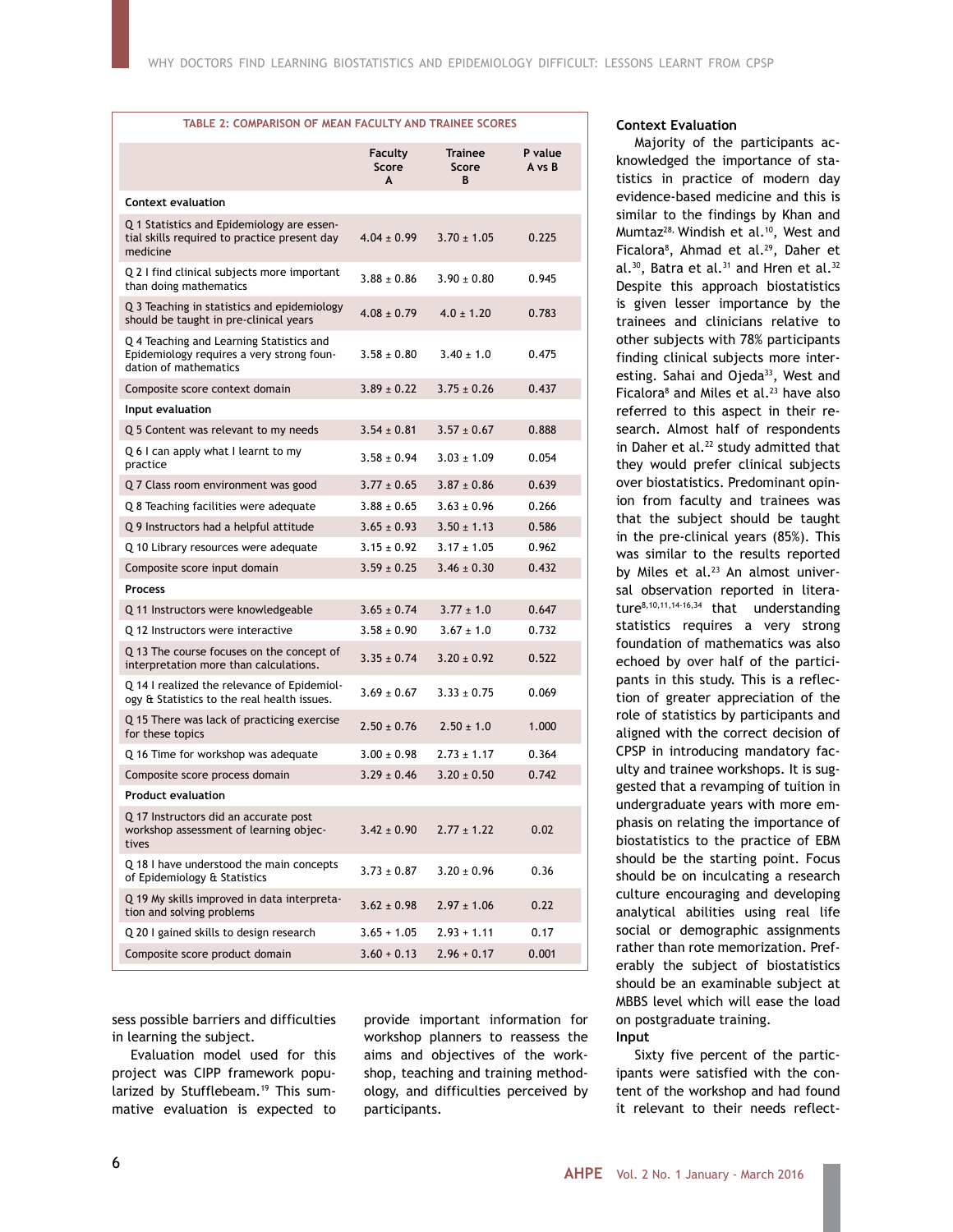| TABLE 3: COMPARISON OF SATISFACTION LEVEL OF FACULTY AND<br><b>TRAINEES IN 4 DOMAINS</b>        |                        |                            |                             |                            |          |        |  |  |  |
|-------------------------------------------------------------------------------------------------|------------------------|----------------------------|-----------------------------|----------------------------|----------|--------|--|--|--|
|                                                                                                 | Faculty<br>$n = 26$    |                            | <b>Trainees</b><br>$n = 30$ |                            | P value* |        |  |  |  |
| Level of satisfaction                                                                           | Satisfied<br>$n$ (%) A | Not Satisfied<br>$n$ (%) B | Satisfied<br>n (%) C        | Not Satisfied<br>$n$ (%) D | A vs C   | B vs D |  |  |  |
| Evaluation of Context Domain                                                                    | 10(38.5)               | 2(7.7)                     | 21.5(71.6)                  | 4.2(14.1)                  | 0.026    | 0.738  |  |  |  |
| Evaluation of Input Domain                                                                      | 16(61)                 | 4 (16)                     | 17(61)                      | 7(24)                      | 0.783    | 0.682  |  |  |  |
| <b>Evaluation of Process Domain</b>                                                             | 14(53)                 | 5(19)                      | 12(40)                      | 7(23)                      | 0.481    | 0.970  |  |  |  |
| Evaluation of Product Domain                                                                    | 17(65.3)               | 3(11.5)                    | 13 (45)                     | 10(33)                     | 0.210    | 0.112  |  |  |  |
| Participants expressing neutral view were excluded from this analysis* Based on Chi-square test |                        |                            |                             |                            |          |        |  |  |  |

ing wisdom of workshop planners to include what was needed by the participants. However, only 50% declared that they could apply the concepts learnt. Adult learners welcome learning that is relevant to their needs and this aspect was also identified by Sana et al.<sup>34</sup> who identified relevance of teaching to clinical practice, applicability to research and consideration of academic performance of students and faculty attitudes as factors influencing success of their Clinical Epidemiology Curriculum program.

In identifying possible barriers to learning, 75% were satisfied with the classroom environment, teaching facilities and attitude of the instructors indicating a successful planning strategy to conduct the workshop while 30 declared library facilities as inadequate. Similar views were expressed by participants in study reported by Daher and Amin<sup>30</sup> and Nowacki.35

Improvement is suggested in syllabus which should be modular with work stations in workshop venue to provide ample opportunities for practice. Online library resources especially quizzes and modules that gradually build knowledge in a constructivist approach are recommended.

#### **Process**

Participant rating of instructors was at or above 60%. This is the main strength of the workshop and reflects careful selection of the facilitators. However, a different picture was seen regarding opinions about the training sessions. Only 42%

were of the opinion that the course focused more on concepts rather than calculations. Several other authors have also suggested that teaching statistics to medical graduates requires a greater or exclusive focus on conceptual; teaching than mathematical calculations.23,33,36 Reformers in teaching statistics have suggested adopting a constructivist approach rather than a pedagogical strategy.37 Possible factors influencing workshop effectiveness were (1) no chance to practice application of concepts and (2) time for workshop inadequate. Possible amendments could include (1) A more conceptual approach with less emphasis on mathematics. (2) Using real life data (3) Formal lectures should be replaced by interactive learning modules (4) Increasing time exclusively for biostatistics by holding workshop separate from dissertation writing. **Product**

Assessment by the instructors was declared accurate by 44%. No formal summative assessment in the form of an examination was done and hence validity of this opinion is questionable. Evaluation of course outcomes revealed that half the participants had understood the concepts of statistics and epidemiology, were be able to read journals, interpret data and solve problems. Less than half were of the opinion that they had gained the necessary skills to design their own research and do statistical analysis themselves. This is lower than data reported by Inam<sup>38</sup> in which over 90% students enrolled in their statistics course found it useful

and productive. A positive outcome of formal biostatistics courses with innovations has also been reported by Nowacki.<sup>35</sup> A greater emphasis on experience in analyzing data of studies designed by participants themselves and drawing conclusions is one solution. Facilitators should discuss studies with good and flawed designs in interactive manner to reinforce analytical concepts. Additional factor could be pre-test posttest evaluation and mandatory evaluation some months after workshop to assess whether or not learning has been satisfactory.

### **CONCLUSION**

This study has provided important information about strategies in teaching the subject of biostatistics to medical professionals. Doctors and trainees by virtue of their fast held belief that mastery of statistics requires a very strong background of mathematics tend to consider statistics a formidable and unwelcome obstacle. Attitude of medical professionals is reflected in their almost universal dislike for the subject and stems from the heterogeneity of students and doctors entering the profession with varying academic backgrounds and mathematical abilities.

This study suggests that a change in approach to teaching the subject is required by adopting the following strategy:

- a. Introduction of the subject of statistics for high school and college students.
- b. Amendments in HEC approved vertically integrated MBBS cur-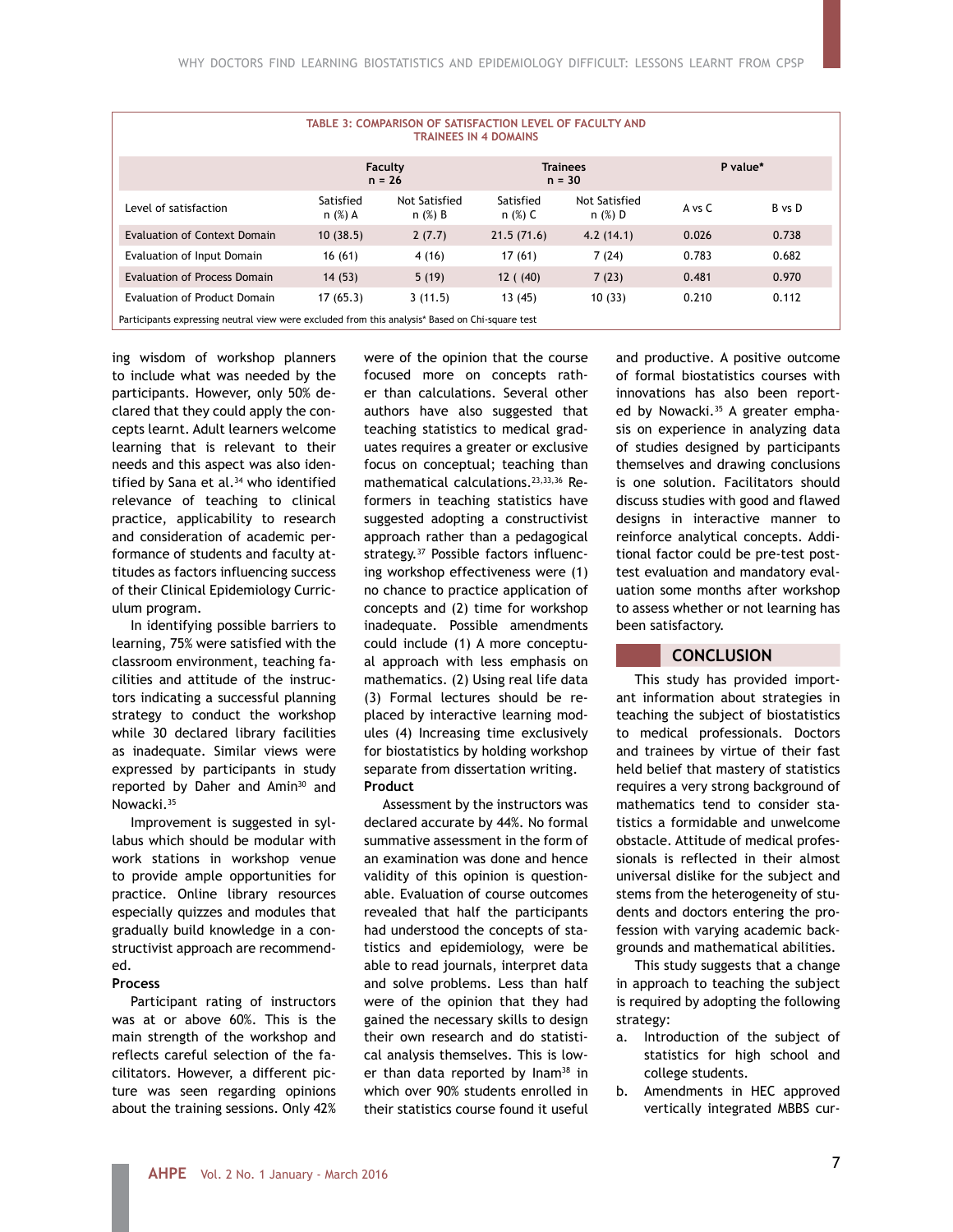riculum to include Biostatistics as an independent examinable subject taught by professional biostatisticians employing principles of adult learning and a constructivist approach.

- c. Separate standalone workshop on biostatistics with practice on using SPSS program based on real life data and projects.
- d. CPSP should introduce formal evaluation of the concepts of biostatistics and epidemiology discussed and taught in their workshops as part of FCPS Part II theory or OSCE examination in all disciplines.

# **ACKNOWLEDGEMENT**

We acknowledge the study participants who took time out for this study and shared their views.

### **NOTES ON CONTRIBUTORS**

The study was part of AKB Masters in Health Professions Education. GW supervised the dissertation, and was involved in every part of the analysis, idea's development, and write-up. AAK facilitated in data collection and editing the drafts of this manuscript.

# **CONFLICT OF INTEREST**

Authors declare no conflict of interest.

# **ETHICS APPROVAL**

The approval/permission was obtained from Institutional Review Board of Shaikh Zayed Medical Complex, Lahore.

# **REFERENCES**

- 1. Streptomycin treatment of pulmonary tuberculosis: A Medical Research Council investigation. BMJ. 1948;2:769-82.
- 2. Sackett DL, Rosenberg W, Gray J, Haynes RB, Richardson WS. Evidence based medicine: what it is and what it isn't. BMJ. 1996;312:71-2.
- 3. Gigerenzer G, Gaissmaier W, Kurz-Milcke E, Schwartz LM, Woloshin S. Helping doctors and patients make sense of health statistics. Psychol Sci Public Interest.2007;8(2):53-96.
- 4. Blendon RJ, DesRoches CM, Brodie M,

Benson JM, Rosen AB, Schneider E, et al. Views of Practicing Physicians and the Public on Medical Errors. N Engl J Med. 2002;347(24):1933-40.

- 5. Castillo DL, Abraham NS. Knowledge management: how to keep up with the literature. Clin Gastroenterol Hepatol. 2008;6:1294-300.
- 6. Gore A, Kadam Y, Chavan P, Dhumale G. Application of biostatistics in research by teaching faculty and final-year postgraduate students in colleges of modern medicine: A cross-sectional study. Int J Appl Basic Med Res. 2012;2:11-6.
- 7. Wulff HR, Andersen B, Brandenhoff P, Guttler F. What do doctors know about statistics? Stat Med. 1987;6:3-10.
- 8. West CP and Ficalora RD. Clinician attitudes toward biostatistics. Mayo Clin Proc. 2007 Aug; 82:939-43.
- 9. Davidoff F, Haynes B, Sackett D, Smith R. Evidence based medicine. BMJ. 1995;310:1085-6.
- 10. Windish DM, Huot SJ, Green ML. Medicine residents' understanding of the biostatistics and results in the medical literature. JAMA. 2007;298:1010-22
- 11. Ambrosius WT, Manatunga AK. Intensive short courses in biostatistics for fellows and physicians. Stat Med. 2002;21:2739 - 56.
- 12. Zuger A. Survey finds significant statistical insecurity: Most physicians have no confidence in their own ability to use medical statistics. J Watch Gen Med. 2007;82:939-43.
- 13. Young J. Statistical errors in medical research-a chronic disease? Swiss Med Wkly. 2007;137:41-3.
- 14. Sami W. Biostatistics education for undergraduate medical students. Biomedica. 2010;26:80-4.
- 15. Astin J, Jenkins T, Moore L. Medical students' perspective on the teaching of medical statistics in the undergraduate medical curriculum. Stat Med. 2002;21:1003-6.
- 16. Sahai H. Teaching biostatistics to medical students and professionals: Problems and solutions. Int J Math Educ Sci Technol.. 1999;30:187-96.
- 17. Stufflebeam DL. The Relevance of the CIPP Evaluation Model for Educational Accountability. 1971.
- 18. Kellaghan T, Stufflebeam DL, Wingate

LA. International handbook of educational evaluation: Springer; 2003.

- 19. Stufflebeam, DL., & Webster, WJ. Evaluation as an administrative function. In Boyan NJ (Ed.), Handbook of research on educational administration. White Plains, NY: Longman; 1988 p 569-601.
- 20. Gore SM, Altman DG. Statistics in practice: British Medical Association London; 1982 page 7.
- 21. Butt AK, Khan AA. Teaching biostatistics and epidemiology in a postgraduate medical institution: are we going in the right direction? East Mediterr Health J. 2008; 14(5):1192-7.
- 22. Daher and Amin, Assessing the perceptions of a biostatistics and epidemiology module: Views of Year 2 medical students from a Malaysian university. A cross-sectional survey. BMC Med Educ. 2010, 10:34.
- 23. Miles S, Price G, Swift L, Shepstone L, Leinster S. Statistics teaching in medical school: Opinions of practicing doctors. BMC Med Educ. 2010;10:75-83.
- 24. Al-Khathami AD. Evaluation of Saudi family medicine training program: The application of CIPP evaluation format. Med Teach. 2012;34:S81-9.
- 25. Mohebbi N, Akhlaghi F, Yarmohammadian MH, Khoshgam M. Application of CIPP model for evaluating the medical records education course at master of science level at Iranian medical sciences universities. Pro Social and Behl Sci. 2011;15:3286-90.
- 26. Mahmud Z. A discriminant analysis of perceived attitudes toward statistics and profiles identification of statistics learners. Proceedings of the 2nd WSEAS international conference on Multivariate analysis and its application in science and engineering; Istanbul, Turkey. 1561895: World Scientific and Engineering Academy and Society (WSEAS); 2009. p. 41-7.
- 27. Wood T. Assessment not only drives learning, it may also help learning. Med Educ .2009,43(1):5-6.
- 28. Khan N, Mumtaz Y. Attitude of teaching faculty towards statistics at a medical university in Karachi, Pakistan. J Ayub Med Coll Abbottabad. 2009;21:166-71.
- 29. Ahmad F, Zehra N, Omair A, Anjum Q. Students' opinion regarding application of Epidemiology, Biostatistics and